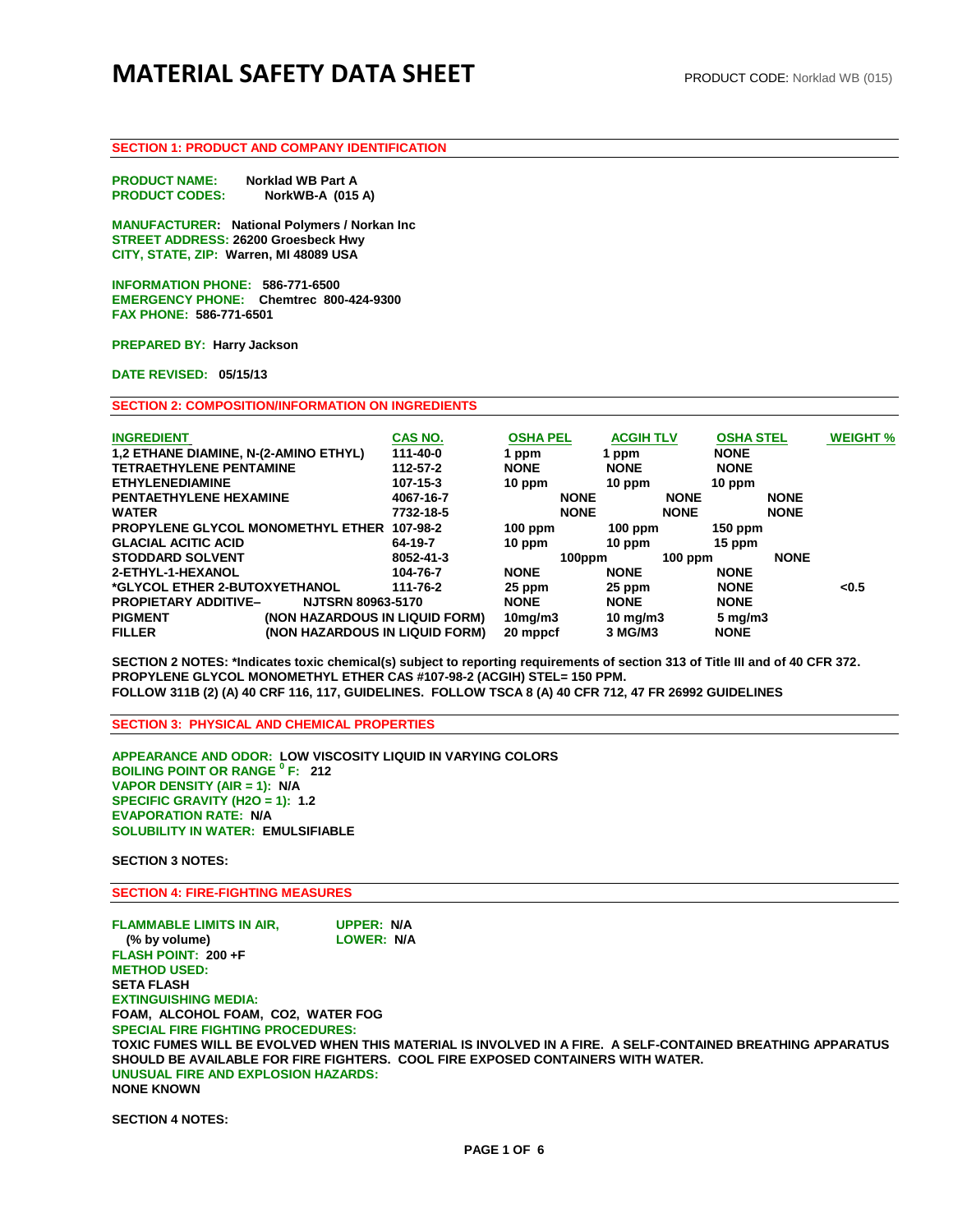## **SECTION 5: STABILITY AND REACTIVITY**

**STABILITY: STABLE CONDITIONS TO AVOID (STABILITY): AVOID CONTACT WITH OPEN FLAMES AND ALL SOURCES OF IGNITIONS AND SPARKS. INCOMPATIBILITY (MATERIAL TO AVOID): AVOID CONTACT WITH STRONG OXIDIZING AGENTS, MINERAL ACIDS AND EPOXY RESINS IN UNCONTROLLED AMOUNTS. HAZARDOUS DECOMPOSITION OR BY-PRODUCTS: CO, CO2, NOX HAZARDOUS POLYMERIZATION: WILL NOT OCCUR** 

## **SECTION 5 NOTES:**

**SECTION 6: HAZARDS IDENTIFICATION**

**HMIS HAZARD CLASSIFICATION HEALTH: 2 FLAMMIBILITY: 1 REACTIVITY: 0 PERSONAL PROTECIVE EQUIPMENT: G POTENTIAL HEALTH EFFECTS EYES: THIS MATERIAL CAN CAUSE EYE IRRITATION OR REDNESS. HIGH VAPOR CONCENTRATIONS CAN CAUSE SEVERE IRRITATION TO THE EYES. SKIN: IRRITATION TO THE SKIN CAN OCCUR BUT DERMAL TOXICITY IS LOW. INGESTION: INGESTION OF MATERIAL CAN CAUSE NAUSEA OR OTHER SIMILAR RESPONSES. INHALATION: HIGH CONCENTRATIONS OF VAPOR CAN CAUSE IRRITATION TO THE RESPIRATORY TRACT, NAUSEA, AND DIZZINESS. HEALTH HAZARDS (ACUTE AND CHRONIC): PROLONGED OR REPEATED EXPOSURE MAY CAUSE ASTHMA AND SKIN SENSITIZATION OR OTHER ALLERGIC RESPONSES. MEDICAL CONDITIONS GENERALLY AGGRAVATED BY EXPOSURE: RESPIRATORY CONDITIONS OR OTHER ALLERGIC AILMENTS CARCINOGENICITY OSHA: NO NTP: NO IARC: NO NO CONSTITUENTS OF THIS PRODUCT ARE REGULATED AS CARCINOGENS UNDER OSHA, IARC, OR NTP PROGRAMS. SECTION 7: FIRST AID MEASURES**

#### **EYES:**

**IMMEDIATELY FLUSH WITH LARGE AMOUNTS OF WATER FOR AT LEAST 15 MINUTES WHILE LIFTING UPPER AND LOWER LIDS. GET IMMEDIATE MEDICAL ASSISTANCE.** 

**SKIN:** 

**FLUSH SKIN WITH WATER FOR AT LEAST 15 MINUTES AND REMOVE ALL CONTAMINATED CLOTHING IMMEDIATELY. GET MEDICAL ATTENTION IF REDDENING OR SWELLING OCCURS. INGESTION: DO NOT INDUCE VOMITING. DILUTE BY GIVING WATER OR MILK TO DRINK IF VICTIM IS CONSCIOUS. GET MEDICAL ATTENTION IMMEDIATELY. INHALATION:** 

**REMOVE TO FRESH AIR IF EFFECTS PERSIST AND ADMINISTER OXYGEN IF NECESSARY.**

**NOTES TO PHYSICIANS OR FIRST AID PROVIDERS:** 

**SECTION 7 NOTES:**

#### **SECTION 8: RELEASE MEASURES**

#### **STEPS TO BE TAKEN IN CASE MATERIAL IS RELEASED OR SPILLED:**

**AVOID CONTACT WITH MATERIAL. WEAR THE APPROPRIATE SAFETY EQUIPMENT. STOP SPILL AT SOURCE, DYKE AREA TO PREVENT SPREADING. PUMP LIQUID TO SALVAGE TANK. TAKE UP REMAINDER WITH CLAY OR OTHER ABSORBANT AND PLACE IN DISPOSAL CONTAINERS.**

**SECTION 8 NOTES:**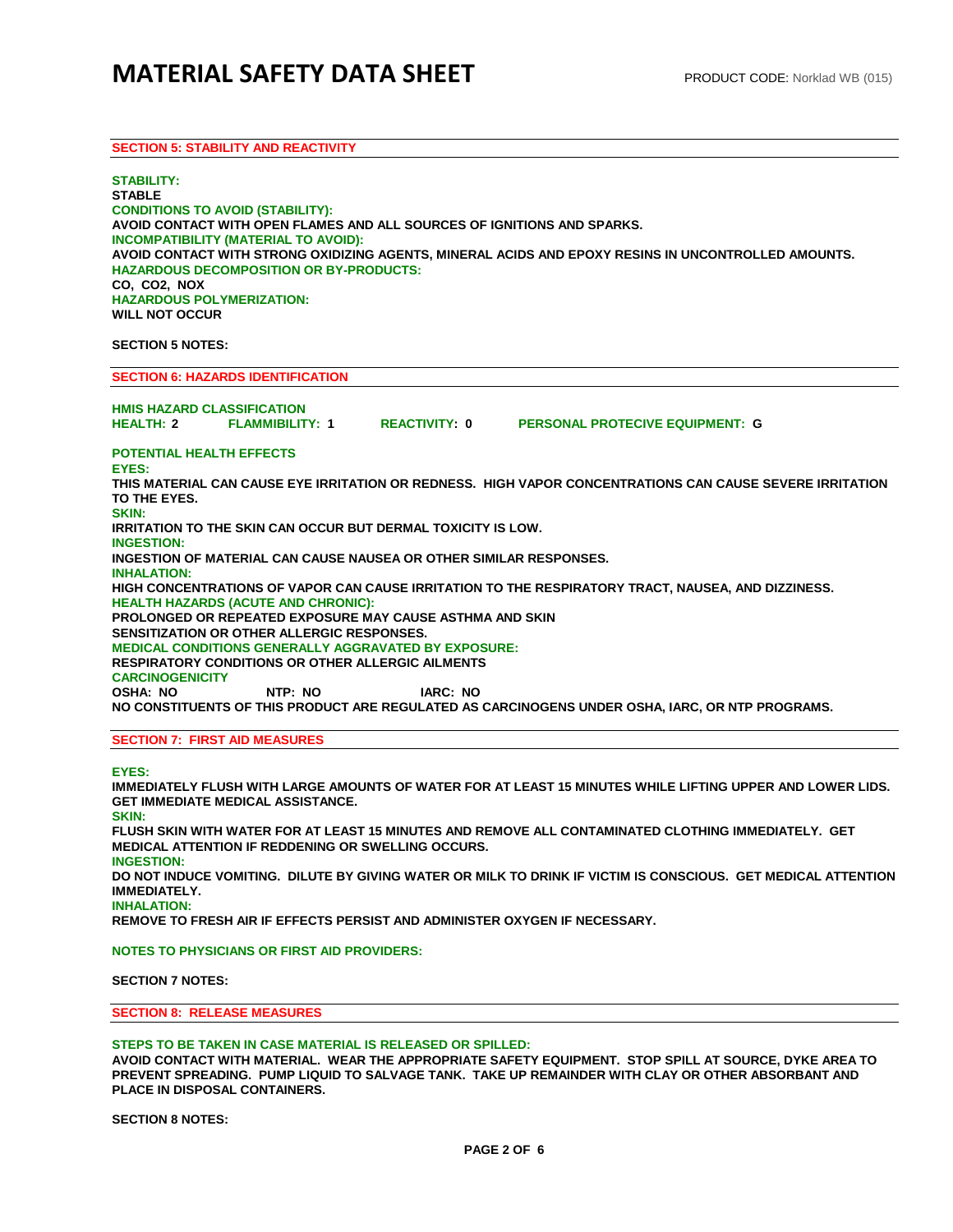## **SECTION 9: WASTE DISPOSAL**

#### **WASTE DISPOSAL METHOD:**

**DISPOSE OF THE MATERIAL IN A WASTE DISPOSAL SITE IN ACCORDANCE WITH LOCAL, STATE, AND FEDERAL LAWS.** 

**SECTION 10: HANDLING AND STORAGE**

**PRECAUTIONS TO BE TAKEN IN HANDLING AND STORAGE:** 

**AVOID ALL SKIN CONTACT. AVOID BREATHING VAPORS. RESEAL PARTIALLY USED CONTAINERS. PROPERLY LABEL ALL CONTAINERS. WASH WITH SOAP AND WATER BEFORE EATING, DRINKING, SMOKING OR USING TOILET FACILITIES. OBSERVE CONDITIONS OF GOOD INDUSTRIAL HYGIENE AND SAFE WORKING PRACTICES. OTHER PRECAUTIONS:** 

**MIXED MATERIALS CONTAIN THE HAZARDS OF ALL THE COMPONENTS, THEREFORE, READ THE MSDS OF ALL COMPONENTS TO BECOME FAMILIAR WITH ALL HAZARDS PRIOR TO USING THIS PRODUCT.**

**SECTION 10 NOTES:**

**SECTION 11: EXPOSURE CONTROLS/PERSONAL PROTECTION**

**RESPIRATORY PROTECTION: NIOSH APPROVED RESPIRATOR PROTECTION REQUIRED IN THE ABSENCE OF PROPER ENVIRONMENTAL CONTROLS. VENTILATION : AVOID BREATHING VAPORS, VENTILATION MUST BE SUFFICIENT TO CONTROL VAPORS. PROTECTIVE GLOVES: IMPERVIOUS GLOVES, NEOPRENE OR RUBBER. EYE PROTECTION: SPLASH PROOF GOGGLES OR SAFETY GLASSES WITH SIDE SHIELDS. OTHER PROTECTIVE CLOTHING OR EQUIPMENT: CLEAN BODY COVERING CLOTHING AS WELL AS APRON FOOTWEAR OR OTHER EQUIPMENT SHOULD BE USED AS DEEMED NECESSARY TO AVOID CONTACT WITH THE MATERIAL. WORK HYGIENIC PRACTICES: OBSERVE GENERAL GOOD HYGIENIC PRACTICES.**

**SECTION 11 NOTES:** 

**SECTION 12: TRANSPORTATION**

**DOT CLASSIFICATION: Non-Regulated**

**SECTION 13: DISCLAIMER**

**DISCLAIMER: THE INFORMATION CONTAINED HEREIN IS BASED ON THE DATA AVAILABLE AND IS BELIEVED TO BE ACCURATE, HOWEVER, THE MANUFACTURER MAKES NO WARRANTY EXPRESSED OR IMPLIED REGARDING THE ACCURACY OF THIS DATA OR THE RESULTS OBTAINED FROM THE USE THEREOF. ACCORDINGLY, WE ASSUME NO RESPONSIBILITY FOR INJURY FROM THE USE OF THIS PRODUCT.**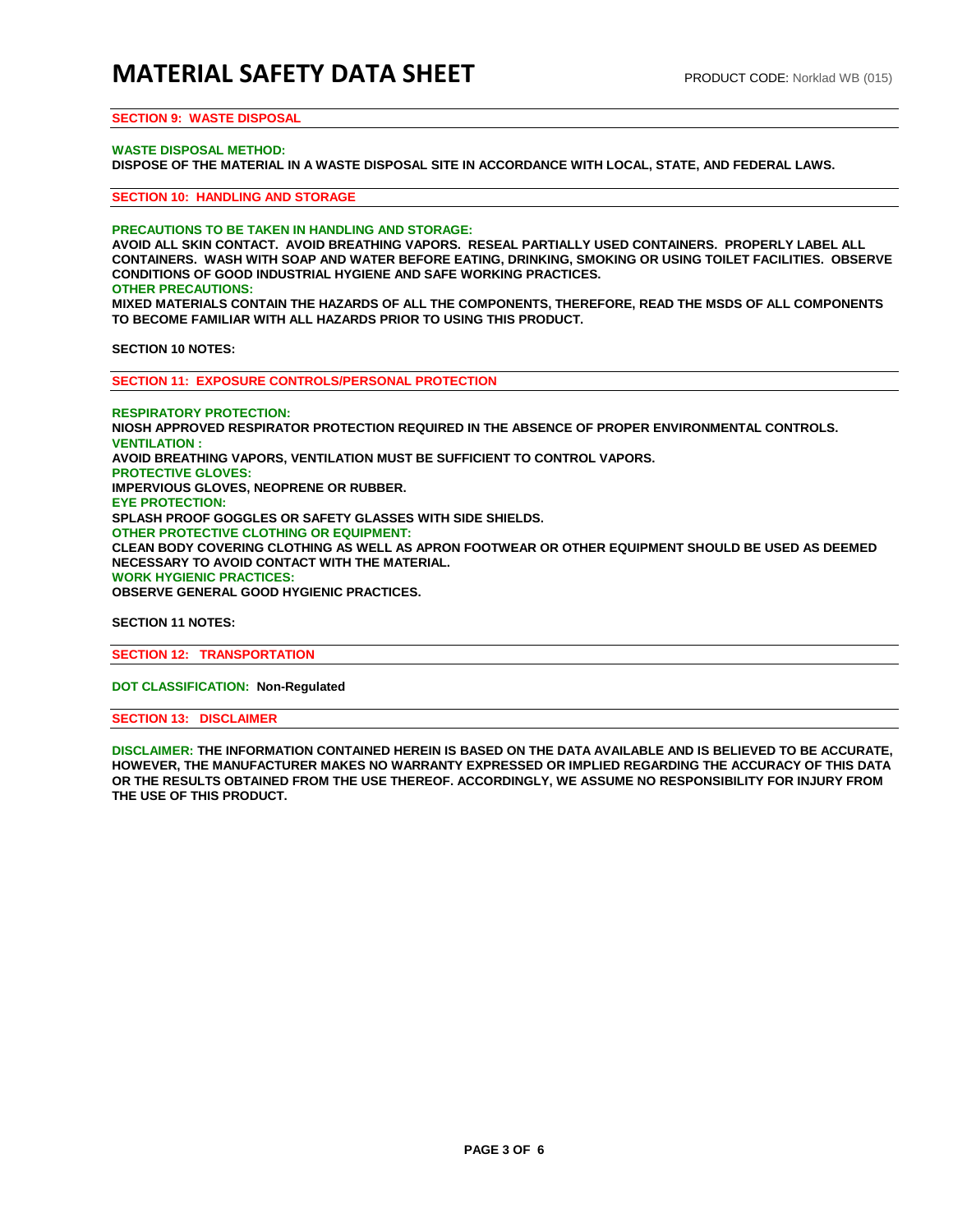## **SECTION 1: PRODUCT AND COMPANY IDENTIFICATION**

**PRODUCT NAME: Norklad WB - Part B PRODUCT CODES: NorkWB-A (015 B)**

**MANUFACTURER: Norkan Inc. STREET ADDRESS: 26200 Groesbeck Hwy CITY, STATE, ZIP: Warren, MI 48089 USA** 

**INFORMATION PHONE: 586-771-6500 EMERGENCY PHONE: Chemtrec 800-424-9300 FAX PHONE: 586-771-6501** 

**PREPARED BY: Harry Jackson** 

**DATE REVISED: 2/24/05** 

**SECTION 2: COMPOSITION/INFORMATION ON INGREDIENTS**

| <b>INGREDIENT</b><br><b>MODIFIED DIGLYCIDYL EHTER OF</b> | <b>CAS NO.</b> | <b>OSHA PEL</b> | <b>ACGIH TLV</b> | <b>OSHA STEL</b> | <b>WEIGHT %</b> |
|----------------------------------------------------------|----------------|-----------------|------------------|------------------|-----------------|
| <b>BISPHENOL A</b>                                       | 25068-38-6     | <b>NONE</b>     | <b>NONE</b>      | <b>NONE</b>      |                 |
| ALKYL GLYCIDYL ETHER                                     | 68609-97-2     | <b>NONE</b>     | <b>NONE</b>      | <b>NONE</b>      |                 |

**SECTION 2 NOTES:** 

**\*\*\*No toxic chemical(s) subject to the reporting requirements of section 313 of Title III and of 40 CFR 372 are present.\*\*\*** 

**SECTION 3: PHYSICAL AND CHEMICAL PROPERTIES**

**APPEARANCE AND ODOR: LOW VISCOSITY LIQUID BOILING POINT OR RANGE: 200 <sup>0</sup> F: VAPOR DENSITY (AIR = 1) 0 F: N/A SPECIFIC GRAVITY (H2O = 1): 1.1 EVAPORATION RATE: N/A SOLUBILITY IN WATER: NEGLIGIBLE**

**SECTION 3 NOTES:** 

**SECTION 4: FIRE-FIGHTING MEASURES** 

**FLAMMABLE LIMITS IN AIR, UPPER: N/A** (% by volume) **FLASH POINT: 200 + F METHOD USED: SETA FLASH EXTINGUISHING MEDIA: FOAM, ALCOHOL FOAM, CO2, DRY CHEMICAL, WATER FOG SPECIAL FIRE FIGHTING PROCEDURES: DO NOT ENTER CONFINED FIRE AREA WITHOUT FULL BUNKER GEAR INCLUDING A POSITIVE PRESSURE NIOSH APPROVED SELF-CONTAINED BREATHING APPARATUS, COOL ALL FIRE EXPOSED CONTAINERS WITH WATER. UNUSUAL FIRE AND EXPLOSION HAZARDS: NO UNUSUAL FIRE HAZARDS KNOWN.** 

**SECTION 4 NOTES:** 

**SECTION 5: STABILITY AND REACTIVITY**

**STABILITY: STABLE CONDITIONS TO AVOID (STABILITY): AVOID EXCESSIVE HEAT OR OPEN FLAMES. INCOMPATIBILITY (MATERIAL TO AVOID): CAN REACT VIGOROUSLY WITH STRONG OXIDIZING AGENTS AND STRONG LEWIS ACIDS OR MINERAL ACIDS. HAZARDOUS DECOMPOSITION OR BY-PRODUCTS: CO2, ALDEHYDES, ACIDS. REACTION WITH SOME CURING AGENTS CAN GENERATE LARGE AMOUNTS OF HEAT. HAZARDOUS POLYMERIZATION:**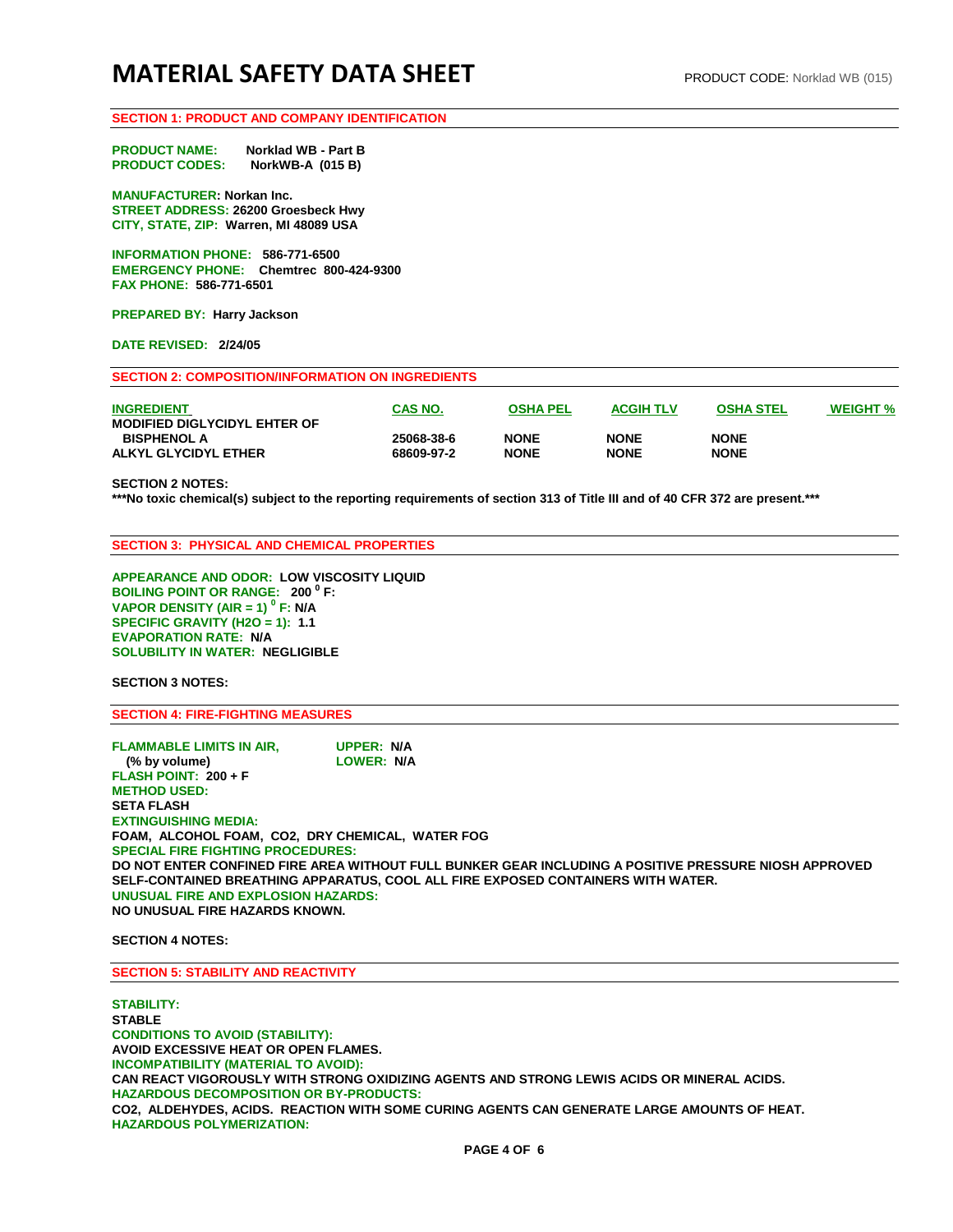# **MATERIAL SAFETY DATA SHEET** PRODUCT CODE: Norklad WB (015)

**WILL NOT OCCUR**

### **SECTION 5 NOTES:**

**SECTION 6: HAZARDS IDENTIFICATION HMIS HAZARD CLASSIFICATION HEALTH: 1 FLAMMIBILITY: 1 REACTIVITY: 0 PERSONAL PROTECIVE EQUIPMENT: B POTENTIAL HEALTH EFFECTS EYES: MAY CAUSE IRRITATION AND MAY CAUSE CORNEAL DAMAGE. SKIN: MAY CAUSE IRRITATION OR ALLERGIC SKIN RESPONSE. NOT LIKELY TO BE ABSORBED IN TOXIC AMOUNTS. INGESTION: THIS MATERIAL HAS A PROBABLE LOW ACUTE ORAL TOXICITY. INHALATION: NO GUIDE FOR CONTROL KNOWN, HOWEVER, EXPOSURE TO HEATED VAPORS CAN CAUSE IRRITATION TO THE NOSE, THROAT OR MUCOUS MEMBRANES. HEALTH HAZARDS (ACUTE AND CHRONIC): EPOXY RESINS CAN CAUSE SENSITIZATION BY EXPOSURE THROUGH CONTACT OR HIGH CONCENTRATIONS OF VAPOR. EYES: INJURY IS UNLIKELY BUT STAIN FOR EVIDENCE OF CORNEAL INJURY. MEDICAL CONDITIONS GENERALLY AGGRAVATED BY EXPOSURE: RESPIRATORY CONDITIONS OR OTHER ALLERGIC RESPONSE. CARCINOGENICITY OSHA: NO NTP: NO IARC: NO NO CONSTITUENTS OF THIS PRODUCT ARE REGULATED AS CARCINOGENS UNDER OSHA, IARC, OR NTP PROGRAMS.**

## **SECTION 7: FIRST AID MEASURES**

**EYES:** 

**FLUSH EYES WITH WATER FOR AT LEAST FIFTEEN MINUTES AND CONSULT A PHYSICIAN. SKIN: SKIN CONTACT WILL NORMALLY CAUSE NO MORE THAN IRRITATION BUT WASH AFFECTED AREA WITH SOAP AND WATER AND REMOVE CONTAMINTED CLOTHING PROMPTLY. INGESTION: LOW IN TOXICITY, INDUCE VOMITING ONLY IF LARGE AMOUNTS OF MATERIAL ARE INGESTED, OTHERWISE DO NOT INDUCE VOMITING AND CONSULT A PHYSICIAN.** 

**INHALATION: REMOVE VICTIM TO FRESH AIR AREA AND ADMINISTER OXYGEN IF NECESSARY. CONSULT PHYSICIAN IF NECESSARY.**

**NOTES TO PHYSICIANS OR FIRST AID PROVIDERS:**

**SECTION 7 NOTES:**

**SECTION 8: RELEASE MEASURES**

**STEPS TO BE TAKEN IN CASE MATERIAL IS RELEASED OR SPILLED: WEAR RESPIRATOR AND PROTECTIVE CLOTHING. SHUT OFF THE SOURCE AT THE LEAK. REMOVE EXCESS WITH VACUUM TRUCK AND TAKE UP THE REMAINDER WITH AN ABSORBANT SUCH AS CLAY AND PLACE IN DISPOSAL CONTAINERS. FLUSH AREA WITH WATER TO REMOVE RESIDUE.**

**SECTION 8 NOTES:** 

**SECTION 9: WASTE DISPOSAL**

**WASTE DISPOSAL METHOD: DISPOSE OF THE MATERIAL IN A WASTE DISPOSAL SITE IN ACCORDANCE WITH LOCAL, STATE, AND FEDERAL LAWS.** 

**SECTION 10: HANDLING AND STORAGE**

#### **PRECAUTIONS TO BE TAKEN IN HANDLING AND STORAGE:**

**STORE IN COOL DRY PLACE. SEAL ALL PARTIALLY USED CONTAINERS. WASH WITH SOAP AND WATER BEFORE EATING, DRINKING, SMOKING OR USING TOILET FACILITIES. MIXED MATERIALS CONTAIN THE HAZARDS OF ALL THE COMPONENTS, THEREFOR, READ THE MSDS'S OF ALL THE COMPONENTS PRIOR TO USING MATERIAL. PROPERLY LABEL ALL CONTAINERS.**